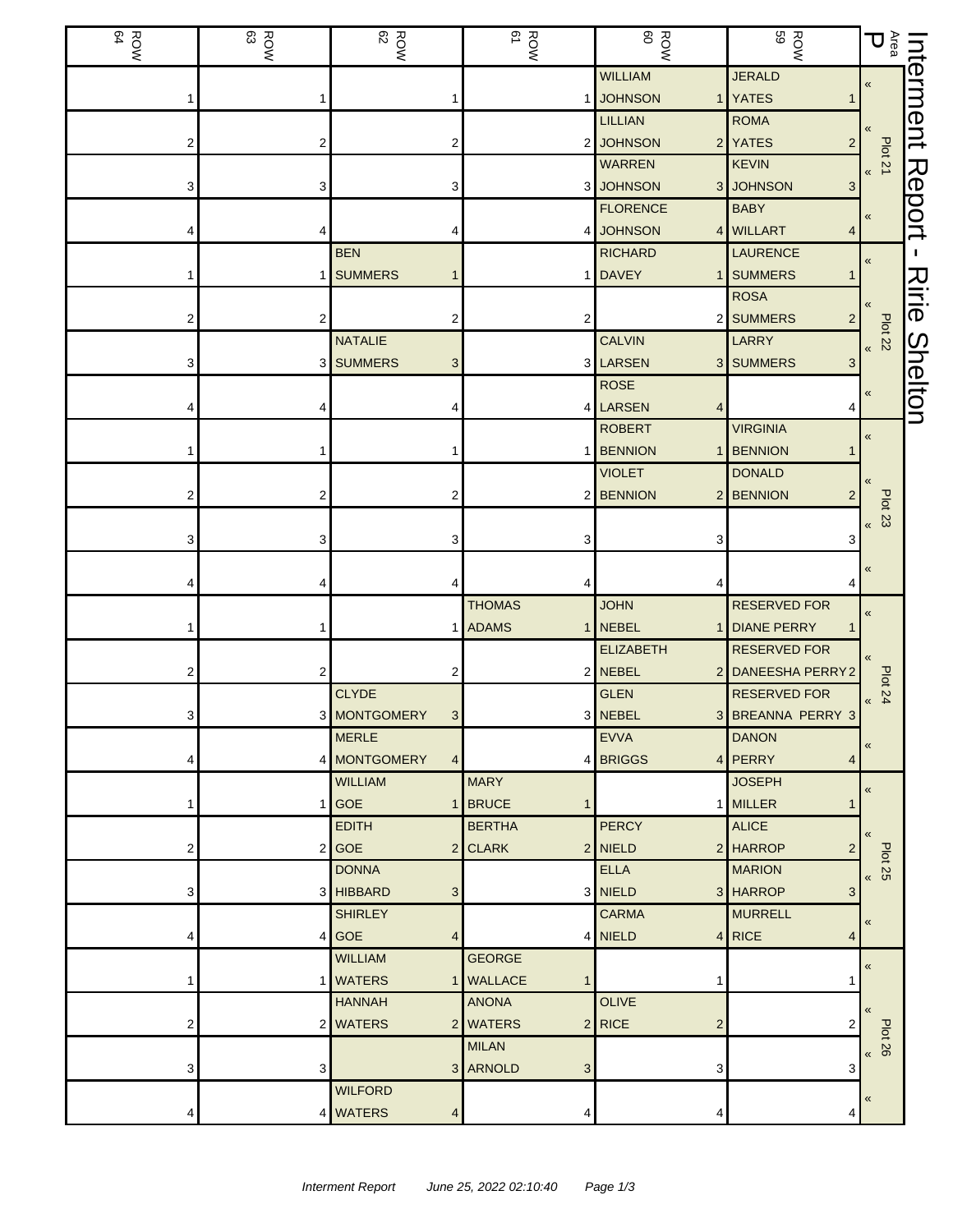| ROW<br>BOW | ROW<br>83 | ROW<br>82        | ROW<br>ROW                      | ROW<br>ROW                   | <b>ROW</b><br>ROW                 | $\mathop{\mathbb{E}}_\mathsf{g} \mathsf{D}$ |                |
|------------|-----------|------------------|---------------------------------|------------------------------|-----------------------------------|---------------------------------------------|----------------|
|            |           |                  |                                 | <b>HERMAN</b>                | <b>PARLEY</b>                     | $\pmb{\ll}$                                 | Interment      |
|            |           |                  |                                 | 1 ROSENGREN                  | 1 SMOUT                           |                                             |                |
|            |           |                  | <b>FRED</b>                     | <b>LINNEA</b>                | <b>BERNIE</b>                     |                                             |                |
| 2          | 2         |                  | 2 DICKEY                        | 2 ROSENGREN<br><b>EDWARD</b> | 2 SMOUT<br>$2 \mid$               | <b>Plot 27</b>                              |                |
|            | 3         | 3                |                                 | 3 WALLIN<br>3                |                                   |                                             |                |
|            |           | <b>JACKSON</b>   |                                 |                              | 3                                 |                                             |                |
|            |           | 4 BEGAY          |                                 |                              |                                   | «                                           | Report         |
|            |           |                  |                                 | <b>BURTON</b>                |                                   |                                             | п              |
|            |           |                  |                                 | 1 MAUGHAN                    |                                   | «                                           |                |
|            |           |                  |                                 | <b>LILLIAN</b>               |                                   |                                             | Ririe          |
|            | 2         | 2                |                                 | 2 MAUGHAN<br>$\overline{c}$  | 2                                 |                                             |                |
|            |           |                  | <b>GEORGE</b>                   |                              |                                   | <b>Plot 28</b>                              |                |
|            | 3         |                  | 3 WILKERSON<br>3                | 3                            | 3                                 | $\pmb{\kappa}$                              |                |
|            |           |                  |                                 |                              |                                   |                                             |                |
|            |           |                  |                                 |                              | 4                                 | «                                           | <b>Shelton</b> |
|            |           |                  | <b>DAVID</b>                    | <b>PERSHING</b>              | <b>ROY</b>                        |                                             |                |
|            |           |                  | <b>HUNTER</b><br>1 <sup>1</sup> | <b>CLEVERLY</b><br>1         | <b>CLEVERLY</b>                   | «                                           |                |
|            |           |                  | <b>HEDWIG</b>                   | LEAH                         |                                   |                                             |                |
|            | 2         |                  | 2 HUNTER                        | 2 CLEVERLY<br>$\overline{2}$ | 2                                 |                                             |                |
|            |           |                  |                                 |                              |                                   | <b>Plot 29</b><br>$\overline{\mathbf{K}}$   |                |
|            | 3         | З                | 3                               | 3                            | 3                                 |                                             |                |
|            |           |                  | <b>ROBERTA</b>                  |                              |                                   |                                             |                |
|            |           |                  | 4 HUNTER<br>4                   |                              |                                   | «                                           |                |
|            |           |                  |                                 | <b>JOHN</b>                  | <b>THEODORE</b>                   | «                                           |                |
|            |           |                  |                                 | <b>WHEELER</b>               | 1 SANCHEZ                         |                                             |                |
|            |           |                  | <b>MARY</b>                     | <b>MYRA</b>                  | ELLEN                             |                                             |                |
| 2          | 2         |                  | 2 GROTH                         | 2 WHEELER                    | 2 SANCHEZ<br>2                    |                                             |                |
|            |           |                  |                                 | <b>ETSEL</b>                 |                                   | Plot 30<br>«                                |                |
| 3.         | 3         | 3 <sup>1</sup>   |                                 | 3 WHEELER<br>3 <sup>1</sup>  | 3 <sup>1</sup>                    |                                             |                |
|            |           |                  |                                 |                              | <b>DOUGLAS</b>                    | «                                           |                |
|            | 4         | 4                | 4                               |                              | 4 SPAULDING<br>4                  |                                             |                |
|            |           | EARL             |                                 | <b>GEORGE</b>                | <b>MARVIN</b>                     | $\pmb{\ll}$                                 |                |
|            |           | 1 SPAULDING<br>1 |                                 | 1 SMITH                      | 1 BUCK<br>1                       |                                             |                |
|            |           | <b>GLADYS</b>    | <b>LAVONNA</b>                  | <b>MARION</b>                | <b>JUANITA</b>                    |                                             |                |
| 2          |           | 2 SPAULDING      | 2 PERRY                         | 2 SMITH                      | $2$ <b>BUCK</b><br>$\overline{2}$ | Plot 31                                     |                |
|            |           |                  |                                 |                              |                                   | $\overline{\mathbf{K}}$                     |                |
|            | 3         | 3                | 3                               | 3                            | 3                                 |                                             |                |
|            |           |                  |                                 |                              |                                   | $\ll$                                       |                |
|            | 4         | 4                | 4                               |                              | 4                                 |                                             |                |
|            |           |                  | <b>ARCHIE</b>                   | <b>THOMAS</b>                |                                   | $\pmb{\ll}$                                 |                |
|            |           |                  | $1$ <b>KER</b>                  | 1 MILLER                     |                                   |                                             |                |
|            |           |                  | <b>LUCILLE</b>                  | <b>TELIA</b>                 |                                   | $\alpha$                                    |                |
|            | 2         |                  | $2$ <b>KER</b>                  | 2 MILLER<br>$\overline{c}$   | 2                                 | Plot 32                                     |                |
|            |           |                  | <b>FRANK</b>                    |                              |                                   | $\pmb{\mathcal{R}}$                         |                |
| 3          | 3         |                  | 3 BYRD Jr<br>3                  | 3                            | 3                                 |                                             |                |
|            |           |                  |                                 |                              | <b>DAVID</b>                      | «                                           |                |
|            | 4         | 4                |                                 |                              | 4 ADAMS<br>4                      |                                             |                |